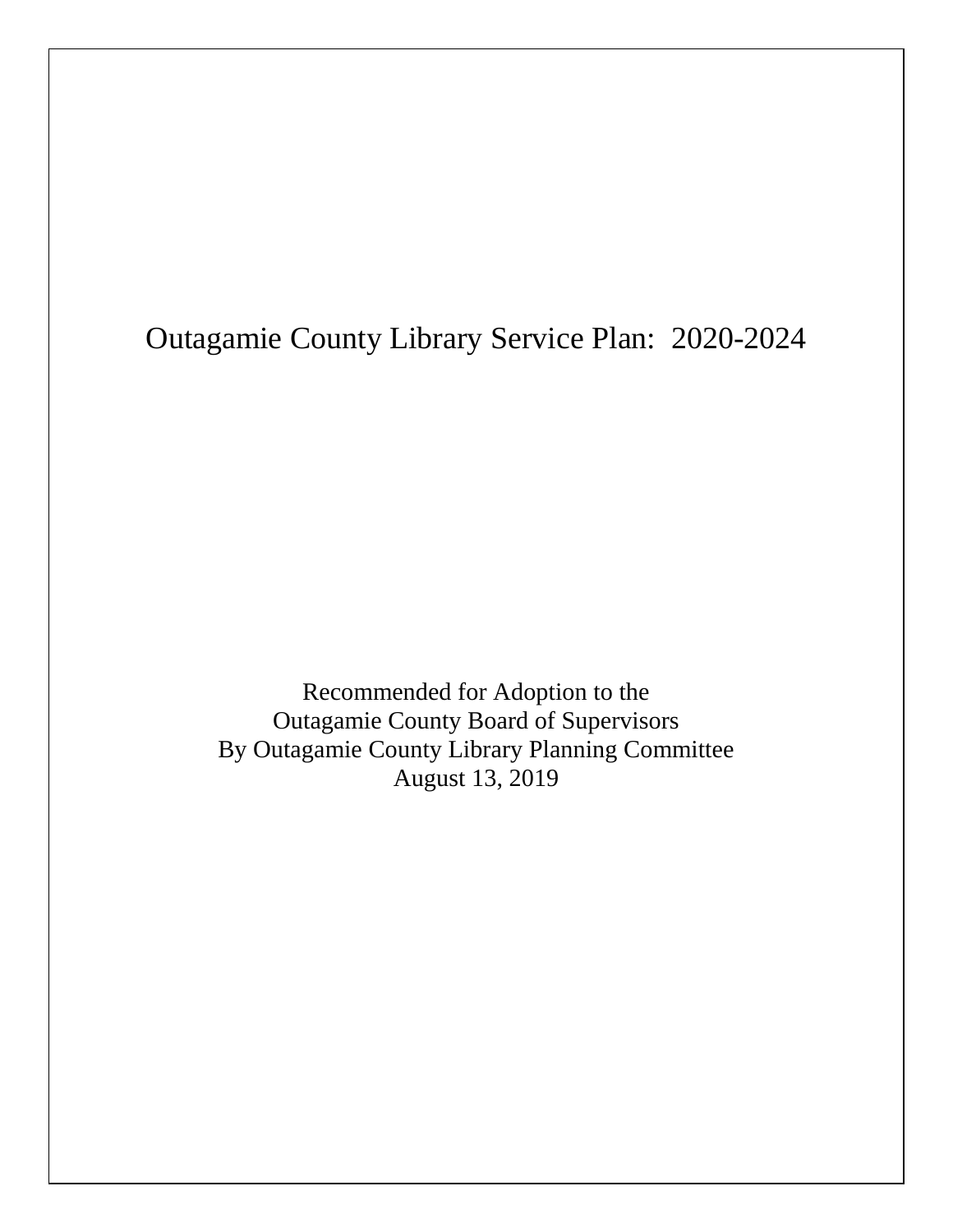#### **Introduction**

Wisconsin counties that participate in public library systems are responsible for providing library services to county residents who reside outside of communities that maintain their own libraries. Because Outagamie County is a member of the Outagamie Waupaca Library System (OWLS), it is required to engage in regular planning to ensure that county residents have access to adequate library services.

While county library service plans can address any appropriate issues, *Wisconsin Statutes* Section 43.11 requires that the Outagamie County plan address at least the following:

- How public library service will be provided to residents of those municipalities in Outagamie County not maintaining a public library.
- The method and level of funding to be provided by the County in order to implement services described in the plan, including the reimbursement of municipal libraries for providing countywide library service.
- A method for allocating membership on the OWLS Board between Outagamie and Waupaca Counties.

Eight members of the Outagamie Waupaca Library System Board residing in Outagamie County were designated to serve as the planning committee, and it developed this plan. A public hearing will be held, and the plan will be presented to the County Board of Supervisors for approval. It is intended for this plan to supersede the *Outagamie County Library Service Plan: 2015-2019*.

#### **Review of the 2015-2019 County Library Service Plan**

The Library Planning Committee's review of library service in Outagamie County indicates that the 2015-2019 Plan has been generally effective. Public libraries in the county have continued to do a good job of making high quality library services available to all residents of the county. They offer great value to the community, are open and welcoming to all, and provide a neutral, safe place for meetings. Participation in OWLS has been good for public libraries and library service in the county, and OWLS has done a good job of coordinating countywide library service. The principles articulated in the 2015-2019 Plan (Appendix B) continue to be valid and have guided the development of this plan.

During the period covered by the Plan, public library circulation decreased an average of 5% annually. Program offerings and program attendance remained steady. Use of electronic materials has increased each year. Total use of downloadable items in 2014 was equal to approximately 5% of physical material circulation. Between 2014 and 2018 e-circulation increased by over 100% to make up approximately 12% of physical circulation. Because eligible expenditures increased an average of 1% annually, and physical circulation decreased, Outagamie County libraries' cost per circulation increased an average of 4% each year.

Circulation to county residents living outside of communities with libraries decreased more slowly than total circulation. County resident use of municipal libraries decreased by an annual average of 4%. During the period covered by the Plan, the County's payments to municipal libraries increased at an average of 1% per year.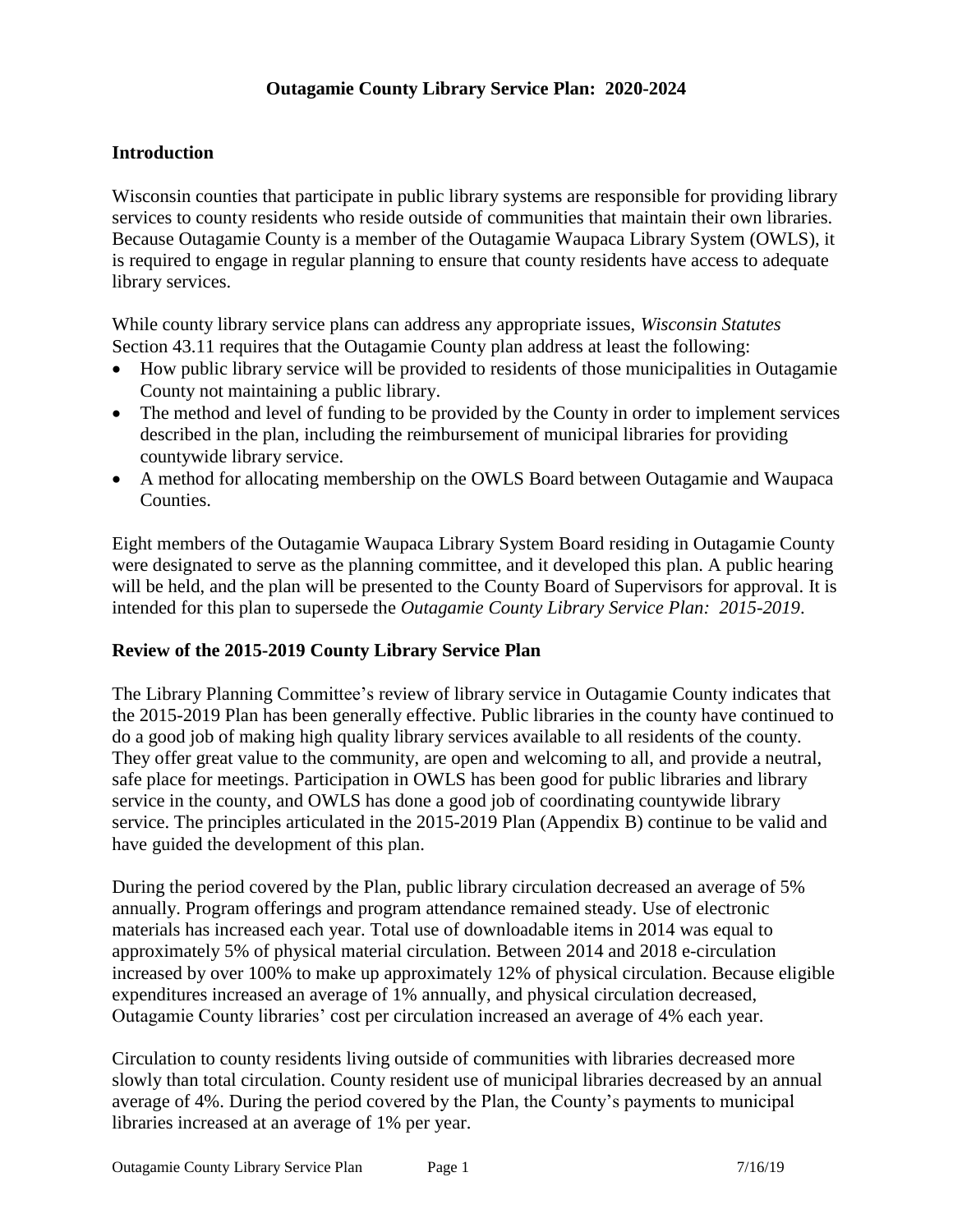The 2015-2019 Plan focused on maintaining library funding at 100% of the formula for providing countywide library service, a threshold first achieved in 2014 and successfully maintained through 2019.

Another issue the plan addressed was to encourage the appointment of non-residents, especially those from the towns making the greatest use of the library, to local boards. Local libraries were also encouraged to consider including youth members on their boards.

Finally, the committee considered another issue facing some Outagamie County public libraries. Libraries in municipalities located near the county line sometimes provide significant levels of service to residents of other counties, and OWLS regularly works to see that these libraries are compensated for their efforts.

# **History of Funding**

Because of the switch in funding methodologies that occurred in 2000, libraries were being funded at different percentage levels of the new formula. The 2000-2004 Plan attempted to hold libraries harmless by freezing payments to libraries with higher funding levels and increasing payments to libraries with lower funding levels. While this approach helped, there was still a large variation in funding levels among libraries.

Because it was not equitable for some libraries to be receiving reimbursements at a higher level than other libraries, the 2005-2009 Plan included a funding methodology that was more aggressive in moving libraries to the same funding percentage. Beginning in 2007, all libraries, except the Oneida Community Library, were funded at the same percentage level (78%) of the county funding formula. (The funding methodology for the Oneida Community Library was negotiated by Outagamie County and the Oneida Tribe of Indians of Wisconsin.)

This action required significant cuts in funding to some libraries. In 2005, two libraries received cuts, and one library did not receive a funding increase. In 2006, three libraries received funding cuts, and four libraries did not receive increases. In 2007, four libraries received funding cuts.

Because the amount and cost of library service provided to the county by municipal libraries had increased more rapidly than the county's reimbursements, the funding level dropped from 88.5% in 2000 to 75.8% in 2004. While the downward trend was reversed between 2005 and 2009, little progress was made as the funding level only increased from 79.0% in 2005 to 80.4% in 2009.

The biggest challenge for Outagamie County in the 2010 to 2014 Plan was to make better progress toward the goal of reimbursing municipal libraries at 100% of the funding formula for providing countywide public library service. Under the previous funding methodology, which called for increasing the funding level 1% a year, it would have taken 20 years to achieve 100% funding of the reimbursement formula.

Failure to fully compensate libraries for the county service they provide contributes to disparity in the levels of support for library service between municipalities with libraries and the remainder of the county. A result of receiving less than 100% funding is that municipal residents provide higher levels of support to subsidize the use of their libraries by non-residents.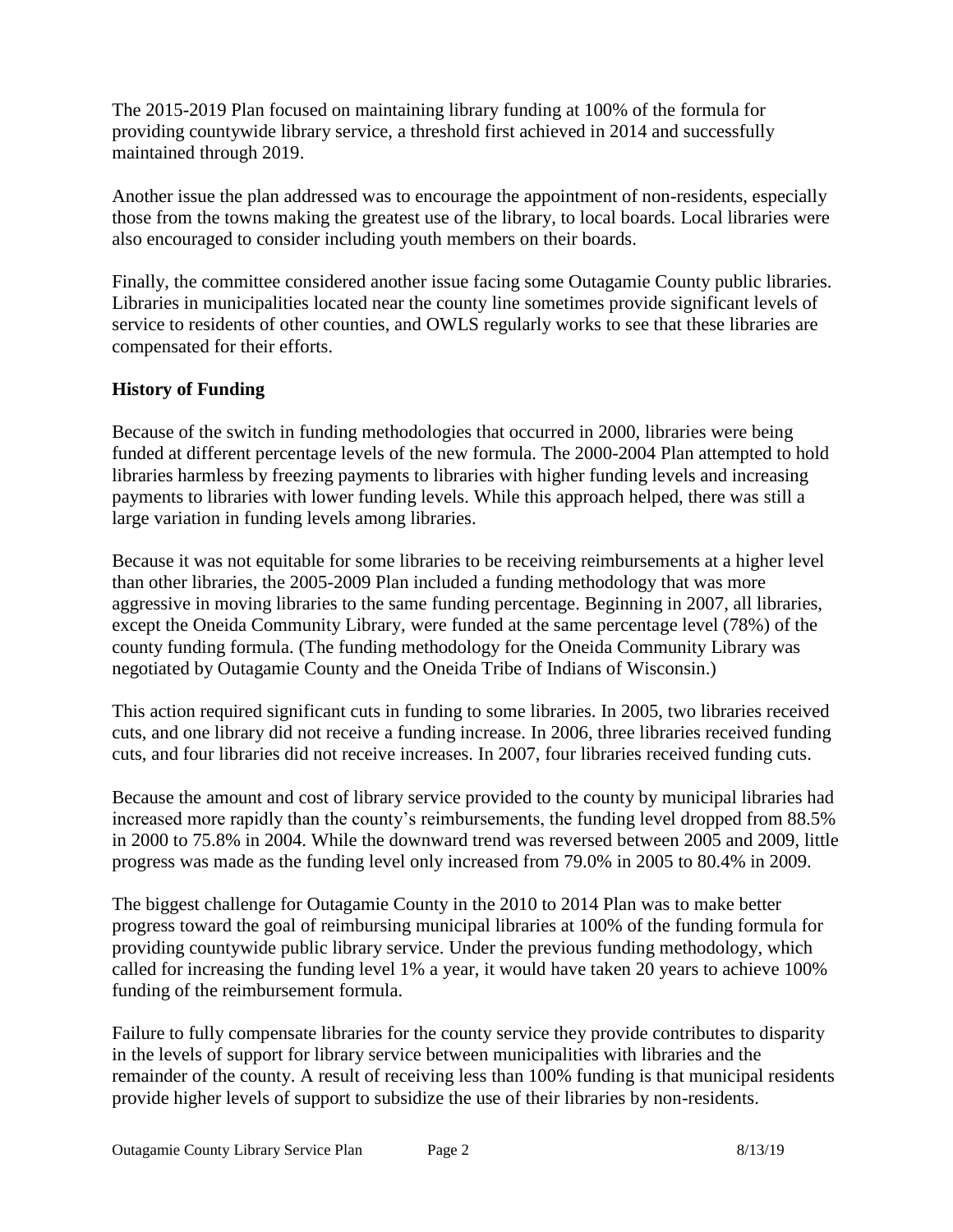Beginning in 2010, the budget request contained an amount sufficient to increase the overall funding level by 4% each year in order to fund all libraries at the 100% level by 2014.

| Year:                 | 2010 | 2011 | 2012   | 2013 | 2019<br>2014-2 |
|-----------------------|------|------|--------|------|----------------|
| <b>Funding Level:</b> | 84%  | 88%  | $22\%$ | 96%  | $00\%$         |

The 2015-2019 Plan maintained the same formula, and all libraries were funded at 100% for those five years.

#### **Rationale for the 2020-2024 Plan**

The Planning Committee has concluded that the current system of paying for library services (i.e., residents of communities with libraries support them through their local property taxes, and all other county residents pay for library service as part of their county taxes) has been fair and equitable for all parties. However, the Committee believes that the formula for determining a library's cost of service provided to the county should be updated to reflect changes in library service and use due to the increasing availability and high demand for digital resources which allow patrons to make use of library collections without visiting the library building.

Equitable funding for library service is a priority for the OWLS Board, for the libraries providing the service, and for their municipalities. Consequently, the Committee recommends that the county funding level be maintained at 100% funding of physical circulation for the duration of this plan. Furthermore, the Committee recommends phasing in reimbursement for electronic circulation over the next five years. Because library reimbursements are exempt from the county's levy limits, Outagamie County is in a position to provide full funding to municipal libraries without any impact on other county programs.

However, the Committee fully understands the economic difficulties facing all levels of government and that the recommended funding methodology is only possible because of the levy exemption. It is understood by all parties that should library payments no longer be exempt from county levy limits the recommended funding methodology would need to be revisited.

As in the past, it is also recommended that OWLS continue to be the agent to coordinate the annual budget process.

Municipalities have the authority to appoint up to two non-residents to serve on their library boards. Section 43.60 of the Wisconsin Statutes also allows counties to appoint up to 5 additional members to municipal library board, depending on how much of a library's total funding is provided by the county. The Committee agreed that the Plan should strongly encourage, but not mandate, the appointment of non-residents, especially those from the towns making the greatest use of the library, to local library boards. Local libraries should also be encouraged to include youth members on their boards.

The committee also discussed another issue facing some Outagamie County public libraries. Libraries in municipalities located near the county line sometimes provide significant levels of service to residents of other counties without adequate compensation.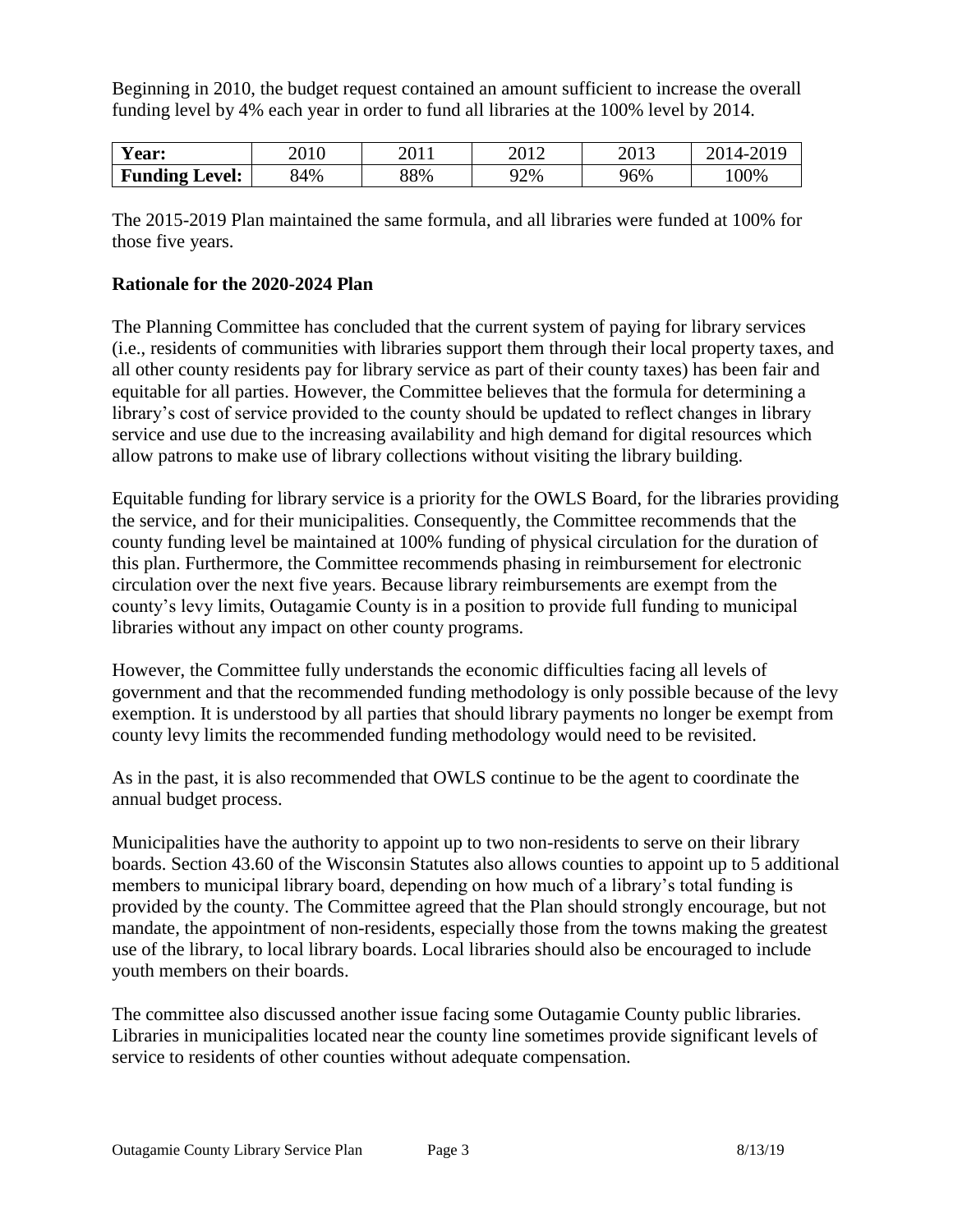The committee recommends the following funding methodology, which is based on a modification of the statutory funding formula and which assumes that the amount the county taxes for library payments continues to be exempt from the county's levy limits.

# **Recommended Funding Methodology**

- 1. Determine Each Library's Cost of Service
	- a. A library's total operating expenditure in a given year, less capital expenditures, rent, or net lease costs, and expenditures from federal sources, fines, fees, gifts, grants, or donations, is divided by the total number of items loaned (i.e., circulation) during the same year to determine the library's cost per loan.

Beginning with the 2020-2024 plan, electronic circulation will be included as part of the total circulation provided by a library if that library includes an amount in its annual operating budget to purchase or lease items in electronic format.

An electronic circulation is defined as an individual electronic file made available for a limited, defined time period on an electronic device. As such "uses" or "hits" of electronic databases or similar files will not be considered "circulation." In order for an electronic circulation to count for reimbursement, OWLS must be able to obtain data from the content vendor that identifies the user's municipality.

- b. A library's cost per loan is multiplied by its number of loans to county residents living in jurisdictions that do not maintain libraries to determine the library's cost of service provided to the county.
- 2. This plan recommends continuing funding at 100% of the formula for circulation of physical items and phasing in any change in funding related to electronic circulation at a rate of 20% per year.

| Year:                                        | 2014-2019 | 2020       | 2021 | 2022 | 2023 | 2024 |
|----------------------------------------------|-----------|------------|------|------|------|------|
| <b>Funding level for</b><br>physical circ:   | 100%      | 100%       | 100% | 100% | 100% | 100% |
| <b>Funding level for</b><br>electronic circ: | 0%        | <b>20%</b> | 40%  | 60%  | 80%  | 100% |

- 3. Determine Each Library's Payment
	- a. Each library's payment will be determined by multiplying its cost of county service by the funding level for the particular budget year.
	- b. Each library's payment under the county formula will be compared to the statutory minimum funding level for that library. If a library's funding under the county's formula is less than the required state minimum, its appropriation will be increased to the required minimum amount.
- 4. Annually, OWLS will coordinate the budget request process and will submit a budget request equaling the total of the payment amounts for all county libraries.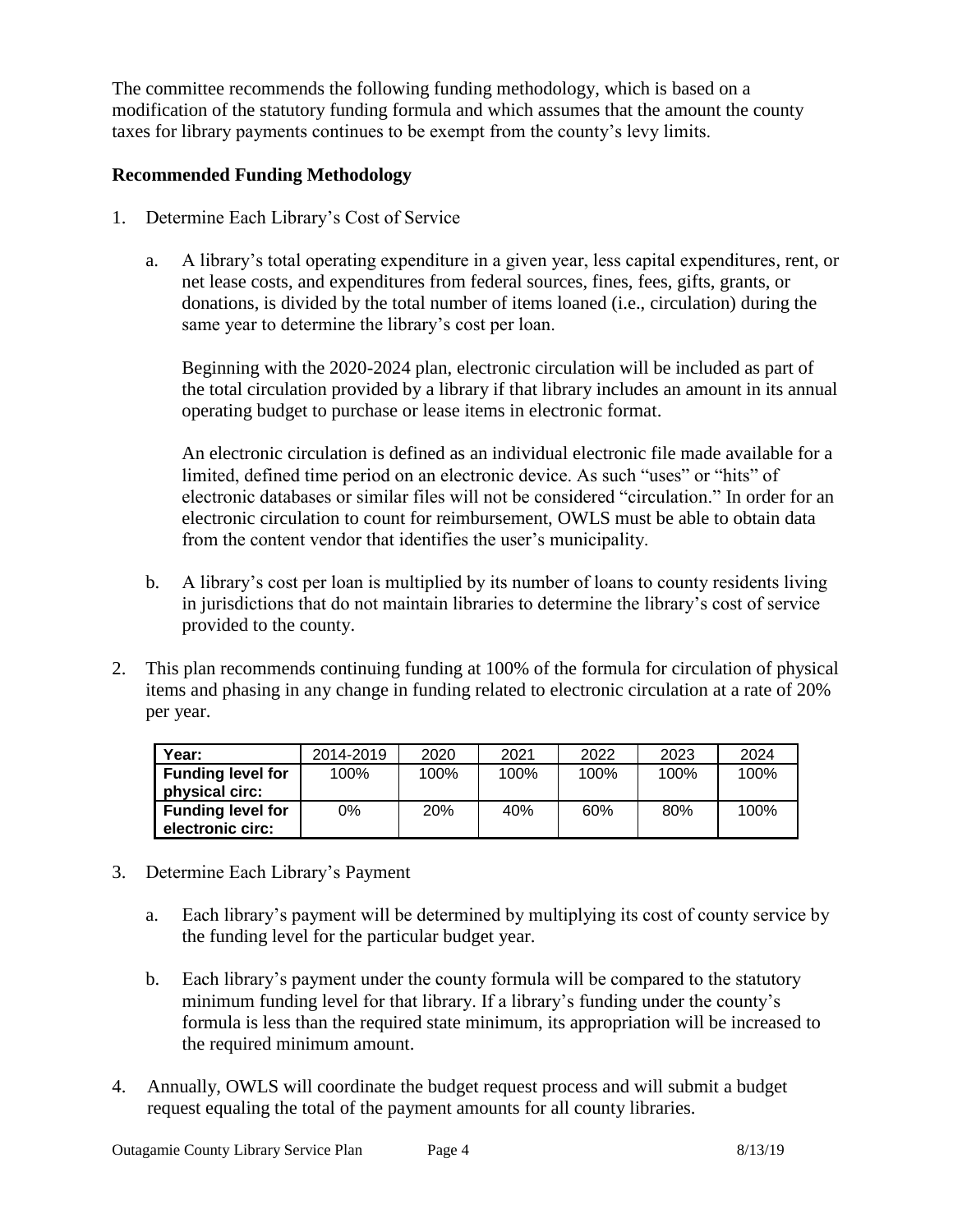- 5. The OWLS Board will monitor the effectiveness of this funding methodology and recommend any changes to Outagamie County. In 2024, this methodology will be evaluated by a new County Library Planning Committee.
- 6. The Oneida Community Library's payment will continue to be based on the methodology negotiated between Outagamie County and the Oneida Tribe of Indians of Wisconsin.

## **Goals and Objectives**

Goal A: To continue membership in OWLS in order to ensure that all residents of Outagamie County have access to all library services provided by all public libraries in the county and library system.

## Objectives:

- 1. Outagamie County shall regularly meet all statutory requirements in order to continue its membership in OWLS. (2020-2024)
- 2. Outagamie County shall regularly appoint ten members to the OWLS Board in accordance with this plan and with Section 43.19, *Wisconsin Statutes.* (2020-2024)
- 3. Outagamie County shall designate the OWLS Board to coordinate the implementation of countywide library services. (2020-2024)
- 4. Outagamie County shall encourage all municipal libraries in the county to continue their memberships in OWLS. (2020-2024)
- 5. OWLS shall continue working with neighboring systems and counties to resolve intersystem service inequities so that Outagamie County libraries are compensated adequately for providing services to residents of other systems. (2020-2024)
- Goal B: To compensate public libraries at 100% of the funding methodology included in this plan for providing service to county residents residing in jurisdictions without local libraries.

## Objectives:

- 1. OWLS shall annually collect circulation and expenditure data from municipal public libraries in the county and prepare a library budget request based on the County's funding methodology. (2020-2024)
- 2. OWLS shall annually submit the library budget request to Outagamie County in accordance with county and statutory deadlines. (2020-2024)
- 3. Outagamie County shall annually appropriate funding to compensate municipal libraries for providing services to residents of jurisdictions without local libraries. (2020-2024)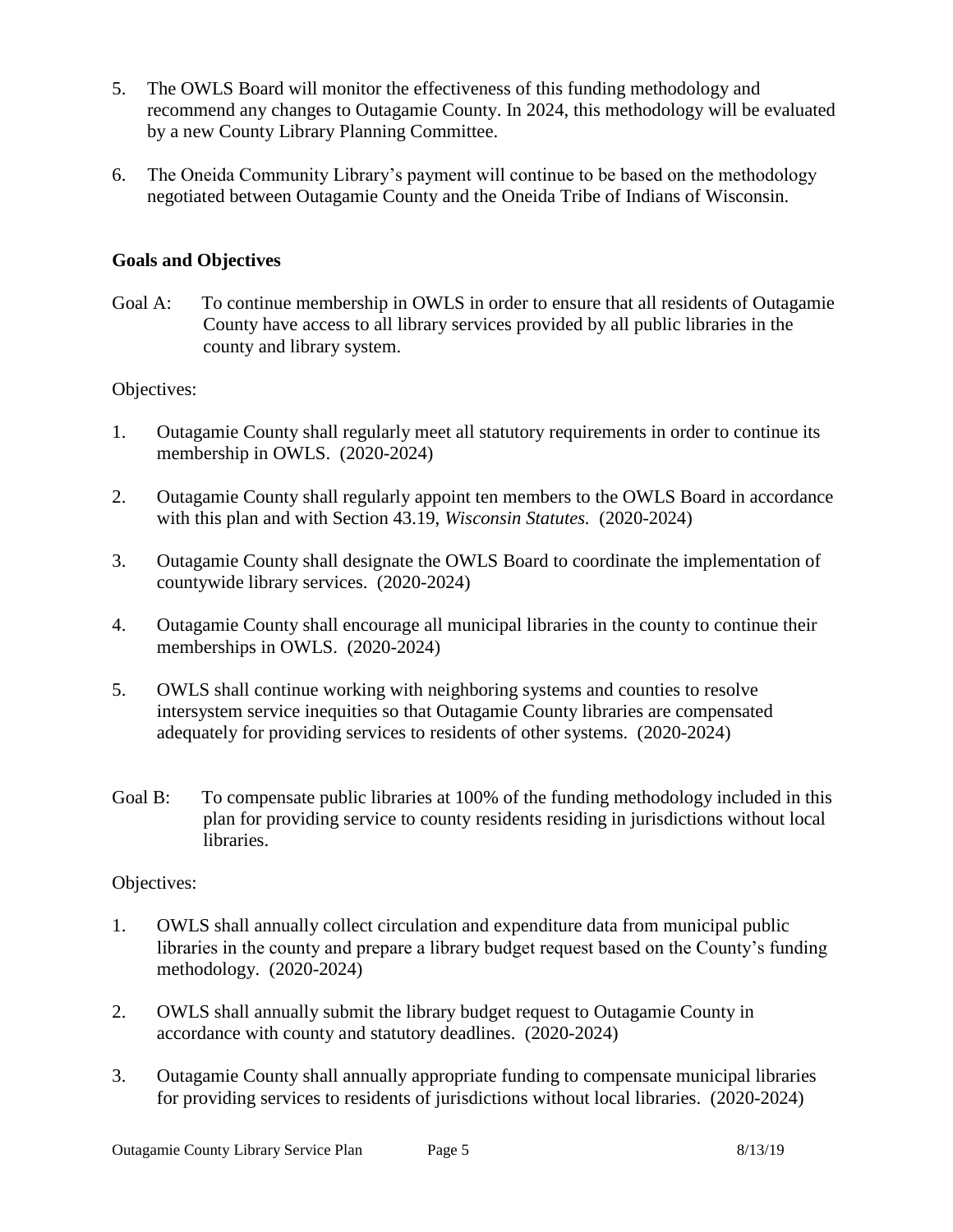- 4. Outagamie County shall pay its annual library appropriation to OWLS for distribution to the appropriate municipal libraries. (2020-2024)
- Goal C: To engage in continuous planning and education regarding the provision of public library services to Outagamie County residents.

Objectives:

- 1. The OWLS Board shall annually review this plan and shall forward to the County Board any recommended revisions. (2020-2024)
- 2. The County Board shall appoint a library planning committee to revise this plan or develop a new county library service plan whenever warranted. (2020-2024)
- 3. The County Board shall appoint a library planning committee to revise this plan or develop a new county library service plan. (2024)
- 4. OWLS shall annually contact library directors and county officials to inform them of options for appointing non-residents and youth to local library boards and shall encourage them to make such appointments. (2020-2024)
- 5. OWLS shall regularly provide detailed statistical information to all municipal libraries about services provided to residents of all jurisdictions within the county. (2020-2024)
- 6. Outagamie County shall encourage all municipal libraries in the county to regularly share information with town and county officials about library use by their constituents. (2020- 2024)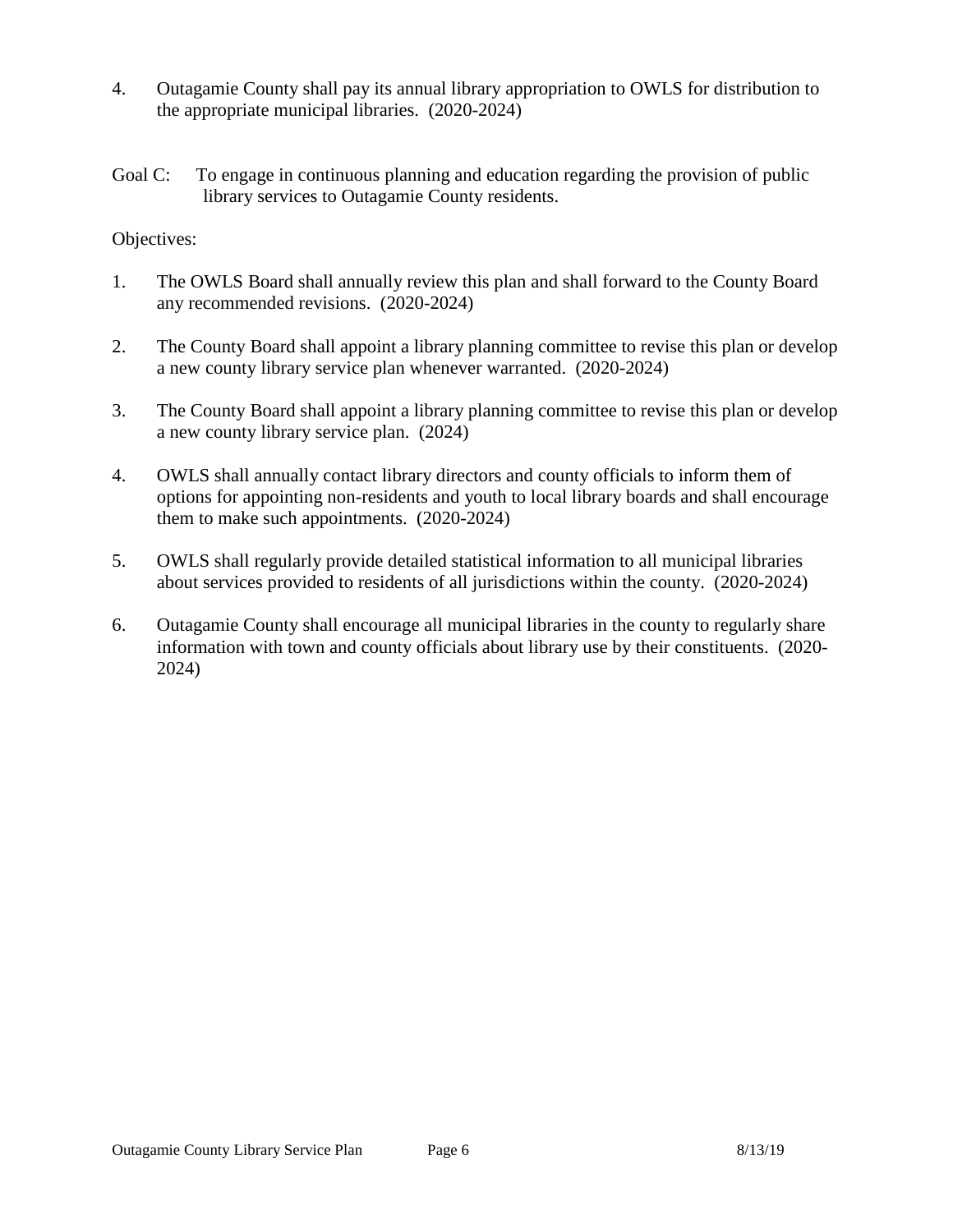#### **Appendix A**

#### **Outagamie County Planning Committee Members Appointed May 2019**

#### Committee Members

Roberta Buchholtz 611 Pleasant Way Seymour, WI 54165

Peter Gilbert 1908 N Clark Street Appleton, WI 54911

Paul Girod 512 East 14<sup>th</sup> Street Kaukauna, WI 54130

David Hovde 228 East McArthur Street Appleton, WI 54911

Cathy Thompson, County Supervisor 330 East Winnebago Street Appleton, WI 54911

Marcia Trentlage 728 Thelosen Drive Kimberly, WI 54136

Angela Ver Voort N6429 Twelve Corners Road Black Creek, WI 54106

Nate Wolff 1800 West Marquette Street, Apt. 301 Appleton, WI 54914

#### Support for Committee

Bradley Shipps Outagamie Waupaca Library System 225 North Oneida Street Appleton, WI 54911